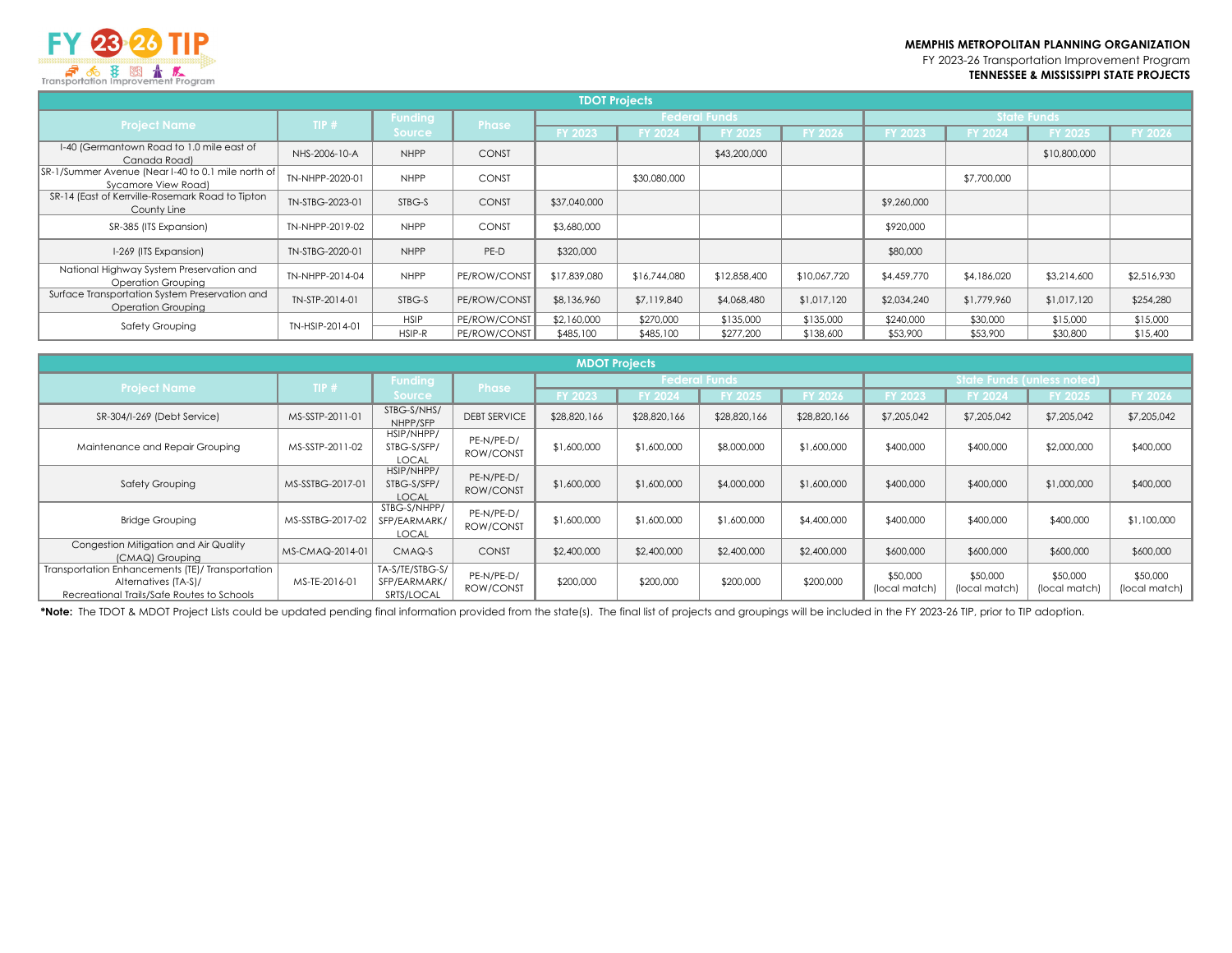

FY 2023-26 Transportation Improvement Program **LOCAL TENNESSEE CAPITAL PROJECTS**



| <b>Capital Projects</b>                        |                   |                                              |                |                            |                            |                                               |                                               |                 |
|------------------------------------------------|-------------------|----------------------------------------------|----------------|----------------------------|----------------------------|-----------------------------------------------|-----------------------------------------------|-----------------|
| <b>Project Name</b>                            | Lead              | TIP#                                         | <b>Funding</b> | <b>Phase</b>               |                            | <b>Federal Funds</b>                          |                                               |                 |
|                                                | Agency            |                                              | Source         |                            | <b>FY 2023</b>             | <b>FY 2024</b>                                | FY 2025                                       | FY 2026         |
| I-40 at Airline Road Interchange (Roundabouts) | Arlington         | STBG-M-2020-01                               | <b>STBG</b>    | PE-N/PE-D                  | \$407,535                  | \$948,681                                     |                                               |                 |
| US-70/US-79/SR-1                               | Arlington         | STBG-M-2020-02                               | <b>STBG</b>    | PE-N/PE-D                  | \$120,489                  | \$312,561                                     |                                               |                 |
| Donelson Farms Parkway                         | Arlington         | TCSP-2012-01                                 | <b>STBG</b>    | <b>CONST</b>               | \$3,838,034                |                                               |                                               |                 |
| Chester Street Widening                        | Arlington         | STBG-M-2023-01                               | <b>STBG</b>    | PE-N/PE-D                  | \$309,195                  | \$719,531                                     |                                               |                 |
| SR-57 Widening                                 | Collierville/TDOT | STP-M-2014-01                                | STBG-S         | <b>CONST</b>               | \$14,659,572               |                                               |                                               |                 |
| SR-175 (Shelby Drive)                          | Collierville      | STBG-M-2017-01                               | <b>STBG</b>    | PE-D<br><b>ROW</b>         | \$517,381                  | \$839,191                                     |                                               |                 |
| <b>Shelby Drive</b>                            | Collierville      | STBG-M-2017-02                               | <b>STBG</b>    | <b>CONST</b>               |                            |                                               | \$10,975,103<br>(Construction Set-<br>Aside)* |                 |
| Germantown Road at Wolf River Boulevard        | Germantown        | STP-M-2014-07                                | <b>STBG</b>    | PE-D                       | \$61,878                   |                                               |                                               |                 |
| Intersection Improvements                      |                   |                                              |                | <b>CONST</b>               | \$6,800,000                |                                               |                                               |                 |
| Forest Hill Irene Road                         | Germantown        | STBG-M-2020-03                               | <b>STBG</b>    | PE-D<br><b>ROW</b>         | \$347,072                  | \$735,557                                     |                                               |                 |
| New Canada Road                                | Lakeland          | STP-M-2006-01                                | <b>STBG</b>    | <b>CONST</b>               | \$13,552,240               |                                               |                                               |                 |
| <b>Holmes Road East</b>                        | Memphis           | STP-M-2006-09                                | <b>STBG</b>    | <b>CONST</b>               | \$18,500,000               |                                               |                                               |                 |
| <b>Holmes Road West</b>                        | Memphis           | STP-M-2002-14                                | <b>STBG</b>    | <b>ROW</b>                 |                            | \$3,415,525                                   |                                               |                 |
| Winchester/Perkins Interchange                 | Memphis           | STP-M-2004-01                                | <b>STBG</b>    | <b>ROW</b>                 |                            | \$1,200,000                                   |                                               |                 |
| Kirby/Whitten Parkway (Shelby Farms Parkway)   | Memphis           | STP-M-2006-10                                | <b>STBG</b>    | PE-D                       | \$1,500,000                |                                               |                                               |                 |
| Poplar Avenue                                  | Memphis           | STBG-M-2017-05                               | <b>STBG</b>    | PE-D                       |                            | \$1,200,000                                   |                                               |                 |
| Shelby Drive                                   | Memphis           | STBG-M-2017-08                               | <b>STBG</b>    | PE-N                       | \$1,200,000                |                                               |                                               |                 |
| Summer Avenue                                  | Memphis           | STBG-M-2023-02                               | <b>STBG</b>    | PE-N/PE-D                  | \$400,000                  | \$1,000,000                                   |                                               |                 |
| North Second Street                            | Memphis           | STP-M-2000-09                                | STBG-S         | <b>ROW</b>                 | \$3,438,838                |                                               |                                               |                 |
|                                                |                   |                                              | <b>DEMO</b>    | <b>CONST</b><br>PE-D       | \$8,812,278<br>\$1,556,702 |                                               |                                               |                 |
| Plough Boulevard                               | Memphis           | STP-M-2006-04                                | STBG-S         | PE-D                       | \$393,571                  |                                               |                                               |                 |
|                                                |                   |                                              | STBG-S         | <b>ROW</b>                 | \$2,249,751                |                                               |                                               |                 |
| <b>Elvis Presley Boulevard</b>                 | Memphis/TDOT      | ENH-2010-01                                  | <b>NHPP</b>    | CONST                      |                            | \$5,580,800                                   |                                               |                 |
| Navy Road Streetscape and Median               | Millington        | STP-M-2014-05                                | <b>STBG</b>    | <b>ROW</b><br><b>CONST</b> | \$2,039,261                | \$3,620,000                                   |                                               |                 |
| Wilkinsville Connector Road                    | Millington        | STBG-M-2023-03                               | <b>STBG</b>    | PE-N/PE-D                  | \$100,000                  | \$100,000                                     |                                               |                 |
| Houston Levee Road Widening                    | Shelby County     | STP-M-2014-03                                | <b>STBG</b>    | <b>ROW</b>                 | \$1,649,980                |                                               |                                               |                 |
| Walnut Grove Road Widening                     | Shelby County     | STP-M-2014-04                                | <b>STBG</b>    | CONST                      |                            | \$10,495,071<br>(Construction<br>Set-Aside)*  |                                               |                 |
|                                                |                   |                                              |                | <b>ROW</b>                 | \$1,107,433                |                                               |                                               |                 |
| <b>Hacks Cross Road</b>                        | Shelby County     | STBG-M-2017-07                               | <b>STBG</b>    | <b>CONST</b>               |                            | \$15,032,241<br>(Construction Set-<br>Aside)* |                                               |                 |
| <b>Holmes Road</b>                             | Shelby County     | STBG-M-2020-04                               | <b>STBG</b>    | <b>ROW</b>                 | \$916,600                  |                                               |                                               |                 |
|                                                |                   | <b>Capital Projects Total Federal Funds:</b> |                | \$140,652,071              | \$84,477,810               | \$45,199,158                                  | \$10,975,103                                  | $\overline{30}$ |

**\*Note:** Future construction funding (FY 2024-2026) for MPO-managed STBG funded projects,as noted, will be placed in the Construction Set-Aside list and will be programmed to the project via TIP amendment.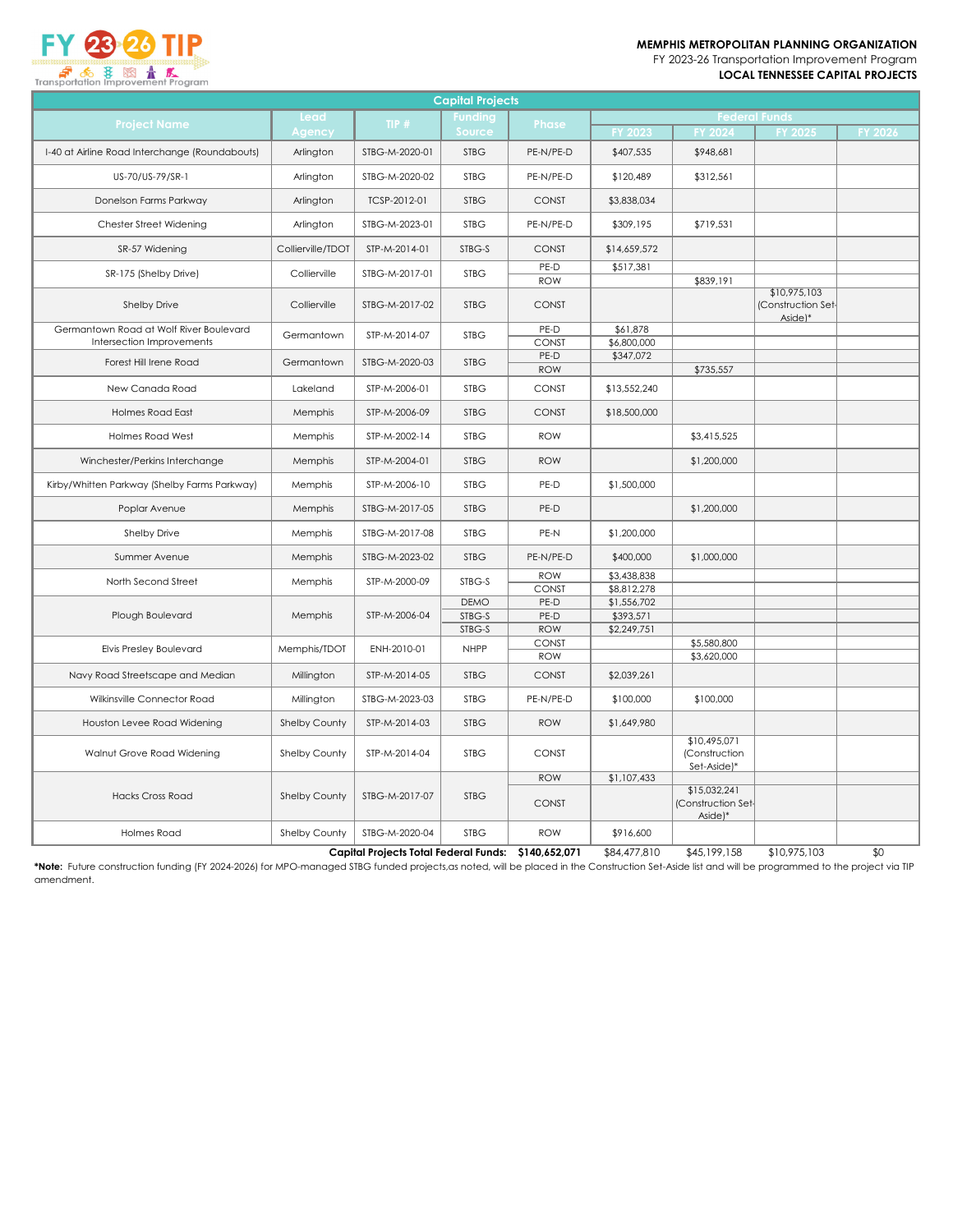FY 2023-26 Transportation Improvement Program

#### **LOCAL TENNESSEE RESURFACING PROJECTS**

| <b>Resurfacing Grouping Projects</b>              |                 |                          |                      |  |  |  |
|---------------------------------------------------|-----------------|--------------------------|----------------------|--|--|--|
|                                                   |                 | <b>Programmed Phases</b> | <b>Future Phases</b> |  |  |  |
| <b>Project Name</b>                               | Lead            | <b>Federal</b>           | <b>Federal</b>       |  |  |  |
|                                                   | <b>Agency</b>   | FY 2023                  | FY 2024-2026         |  |  |  |
| St. Elmo Road                                     | <b>Bartlett</b> | \$180,000                | \$2,496,000          |  |  |  |
| Old Brownsville Road                              | <b>Bartlett</b> | \$180,000                |                      |  |  |  |
| Elmore Park/Elmore Road/Brunswick Road            | <b>Bartlett</b> | \$216,000                | \$3,040,000          |  |  |  |
| <b>Billy Maher</b>                                | <b>Bartlett</b> | \$48,000                 |                      |  |  |  |
| <b>Ellendale Road</b>                             | <b>Bartlett</b> | \$90,000                 |                      |  |  |  |
| Houston Levee Road/Shelton Road/<br>Progress Road | Collierville    | \$99,129                 | \$2,002,872          |  |  |  |
| Neshoba Road/Wolf River Boulevard                 | Germantown      |                          | \$2,085,745          |  |  |  |
| Farmington Boulevard                              | Germantown      | \$165,536                |                      |  |  |  |
| Forest Hill Irene Road                            | Germantown      | \$169,832                |                      |  |  |  |
| Canada Road                                       | Lakeland        | \$116,000                |                      |  |  |  |
| Harbor Avenue                                     | Memphis         | \$4,932,653              |                      |  |  |  |
| Democrat Road                                     | Memphis         |                          | \$68,320             |  |  |  |
| Perkins Road North                                | Memphis         |                          | \$68,320             |  |  |  |
| Perkins Road Middle                               | Memphis         |                          | \$68,320             |  |  |  |
| Perkins Road South                                | Memphis         |                          | \$68,320             |  |  |  |
| Norris Avenue/Mallory Avenue                      | Memphis         |                          | \$68,320             |  |  |  |
| Chelsea Avenue East                               | Memphis         |                          | \$68,320             |  |  |  |
| Chelsea Avenue West                               | Memphis         |                          | \$68,320             |  |  |  |
| Kirby Parkway                                     | Memphis         |                          | \$68,320             |  |  |  |
| <b>Watkins Street</b>                             | Memphis         |                          | \$68,320             |  |  |  |
| Raleigh-Millington Road                           | Memphis         |                          | \$68,320             |  |  |  |
| <b>Easley Street/Shelby Road</b>                  | Millington      | \$84,044                 | \$87,709             |  |  |  |
| <b>Big Creek Church Road</b>                      | Millington      | \$1,092,774              |                      |  |  |  |
| Raleigh-Millington Road                           | Millington      | \$222,729                |                      |  |  |  |
| Wilkinsville Road                                 | Millington      | \$50,695                 |                      |  |  |  |
|                                                   |                 |                          |                      |  |  |  |

**Resurfacing Projects Total Federal Funds:**

\$7,647,392 \$10,395,526

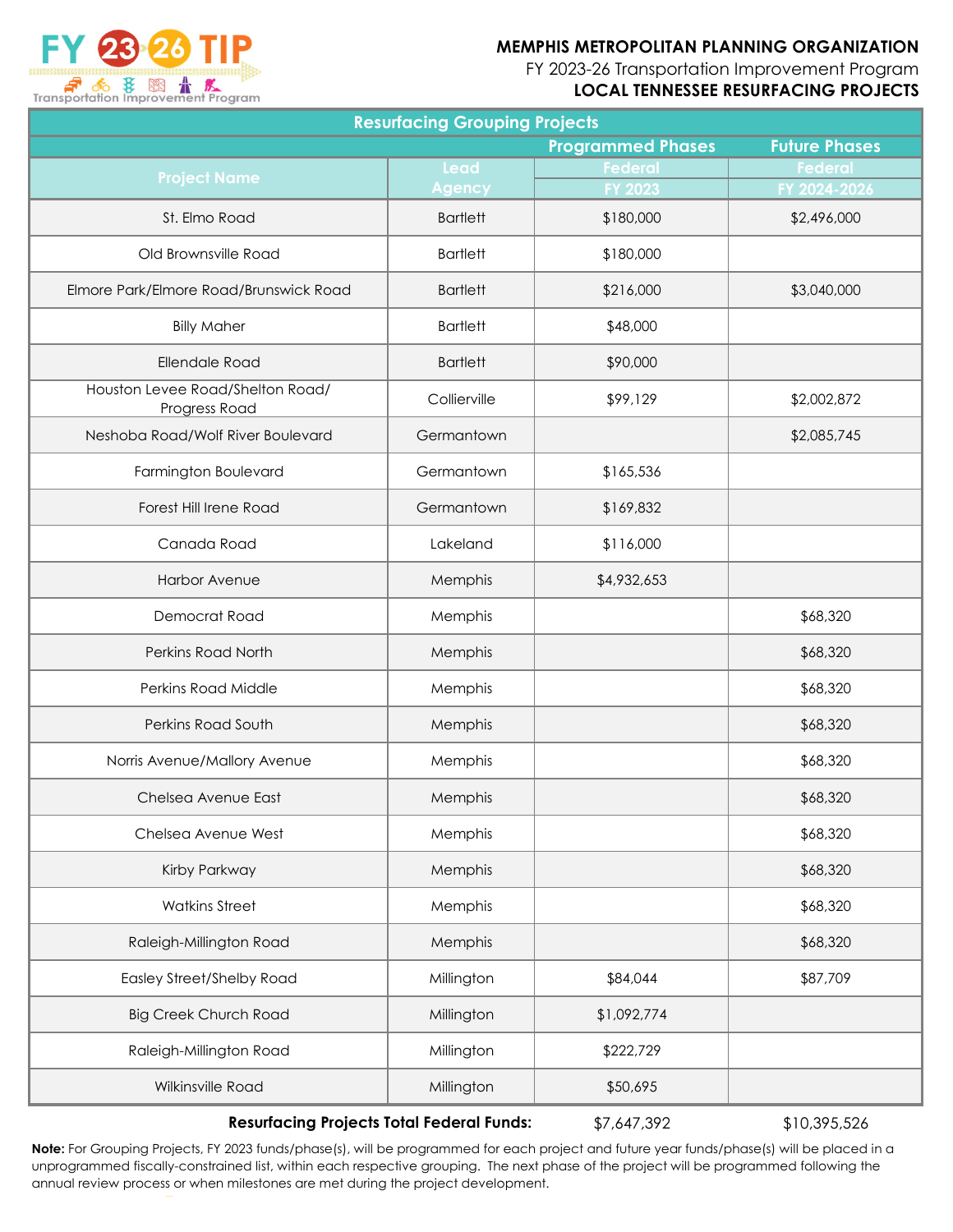FY 2023-26 Transportation Improvement Program

# **LOCAL TENNESSEE BRIDGE PROJECTS**

| <b>Transportation Improvement Program</b> |  |
|-------------------------------------------|--|

| <b>Bridge Grouping Projects</b>                           |                |                          |                      |  |  |
|-----------------------------------------------------------|----------------|--------------------------|----------------------|--|--|
|                                                           |                | <b>Programmed Phases</b> | <b>Future Phases</b> |  |  |
| <b>Project Name</b>                                       | Lead           | Federal                  | Federal              |  |  |
|                                                           | <b>Agency</b>  | <b>FY 2023</b>           | FY 2024-2026         |  |  |
| Shelton Road Bridge Replacement -<br>Wolf River Lateral J | Collierville   | \$248,304                | \$299,711            |  |  |
| Poplar Avenue Culvert Replacement V                       | Germantown     | \$400,000                |                      |  |  |
| Poplar Avenue Culvert Replacement VI                      | Germantown     | \$42,100                 | \$442,973            |  |  |
| McVay Road Bridge Replacement                             | Germantown     | \$42,100                 | \$26,616             |  |  |
| Graham and Sam Cooper Bridge                              | Memphis        | \$140,000                | \$800,000            |  |  |
| White Station and Sam Cooper Bridge                       | <b>Memphis</b> | \$140,000                | \$800,000            |  |  |
| High Point Terrace and Sam Cooper Bridge                  | Memphis        | \$140,000                | \$800,000            |  |  |
| Shelby Road Bridge - Royster Creek                        | Millington     | \$4,912,517              |                      |  |  |

**Bridge Projects Total Federal Funds:**

\$6,065,021 \$3,169,300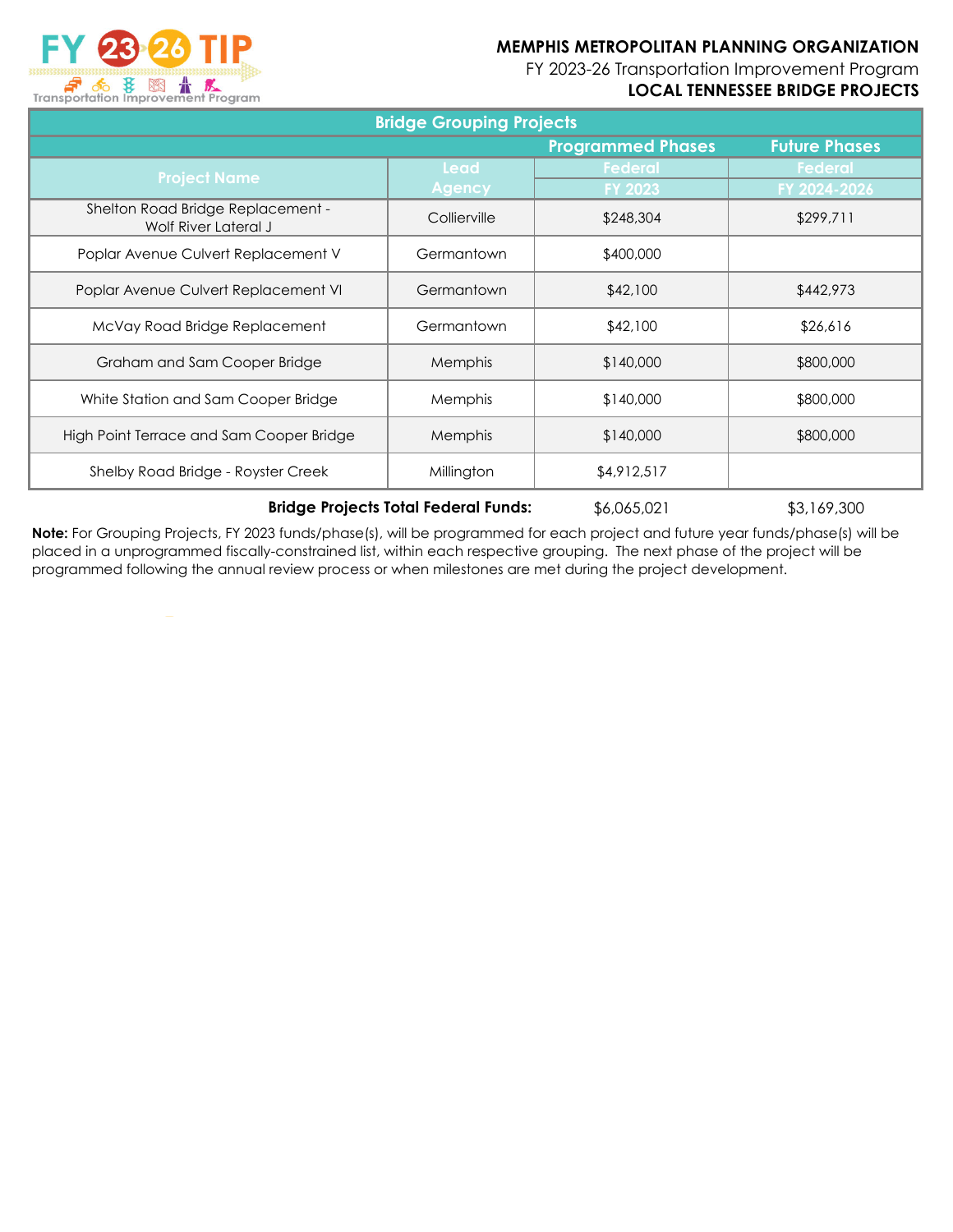

FY 2023-26 Transportation Improvement Program

**LOCAL TENNESSEE PEDESTRIAN & BICYCLE PROJECTS**

| <b>Pedestrian &amp; Bicycle Grouping Projects</b> |                 |                          |                      |  |  |  |  |
|---------------------------------------------------|-----------------|--------------------------|----------------------|--|--|--|--|
|                                                   |                 | <b>Programmed Phases</b> | <b>Future Phases</b> |  |  |  |  |
| <b>Project Name</b>                               | <b>Lead</b>     | <b>Federal</b>           | <b>Federal</b>       |  |  |  |  |
|                                                   | <b>Agency</b>   | FY 2023                  | FY 2024-2026         |  |  |  |  |
| Fletcher Creek Greenway - Phase 3                 | <b>Bartlett</b> | \$410,000                |                      |  |  |  |  |
| Fletcher Creek Greenway - Phase 4                 | <b>Bartlett</b> | \$500,000                | \$1,584,000          |  |  |  |  |
| ADA Improvements - Phase I                        | <b>Bartlett</b> | \$284,000                | \$1,716,000          |  |  |  |  |
| Wolf River Greenway Extension                     | Collierville    | \$261,430                |                      |  |  |  |  |
| Wolf River Pedestrian Bridge                      | Collierville    | \$167,684                |                      |  |  |  |  |
| Lily Walk Linear Park                             | Germantown      | \$20,000                 | \$291,343            |  |  |  |  |
| Germantown Trail Extension                        | Germantown      | \$133,567                |                      |  |  |  |  |
| <b>Scotts Creek Greenway</b>                      | Lakeland        |                          | \$128,320            |  |  |  |  |
| Chelsea Avenue Greenline                          | Memphis         |                          | \$2,823,538          |  |  |  |  |
| Shelby Farms Greenline Bridge                     | Memphis         | \$214,079                | \$2,400,000          |  |  |  |  |
| Overton Park Cooper Street Entrance               | Memphis         | \$82,768                 | \$556,170            |  |  |  |  |
| <b>Ball Road Sidewalks</b>                        | Memphis         | \$1,398,986              |                      |  |  |  |  |
| <b>Hanley Elementary</b>                          | Memphis         | \$448,311                |                      |  |  |  |  |
| Range Line Road Sidewalks                         | Memphis         | \$300,578                |                      |  |  |  |  |
| MS Boulevard Signalized Pedestrian Crossing       | Memphis         | \$1,405,356              |                      |  |  |  |  |
| STP Sidewalk Program                              | Memphis         | \$484,581                |                      |  |  |  |  |
| Wolf River Greenway - Phase 15                    | Memphis         | \$522,266                | \$5,000,000          |  |  |  |  |
| Macon Rd. - Mullins Station Rd. Sidewalks         | Memphis         | \$34,253                 | \$70,876             |  |  |  |  |
| Chiswood Street Pedestrian Safety                 | Memphis         | \$41,384                 |                      |  |  |  |  |
| <b>Westmont Sidewalks</b>                         | Memphis         | \$50,000                 |                      |  |  |  |  |
| Shelby Farms Greenline Midtown Connector          | Memphis         | \$248,304                |                      |  |  |  |  |
| Navy Road ADA Improvements                        | Millington      | \$79,920                 | \$1,559,252          |  |  |  |  |

#### **Pedestrian & Bicycle Projects Total Federal Funds:**

\$7,087,467 \$16,129,499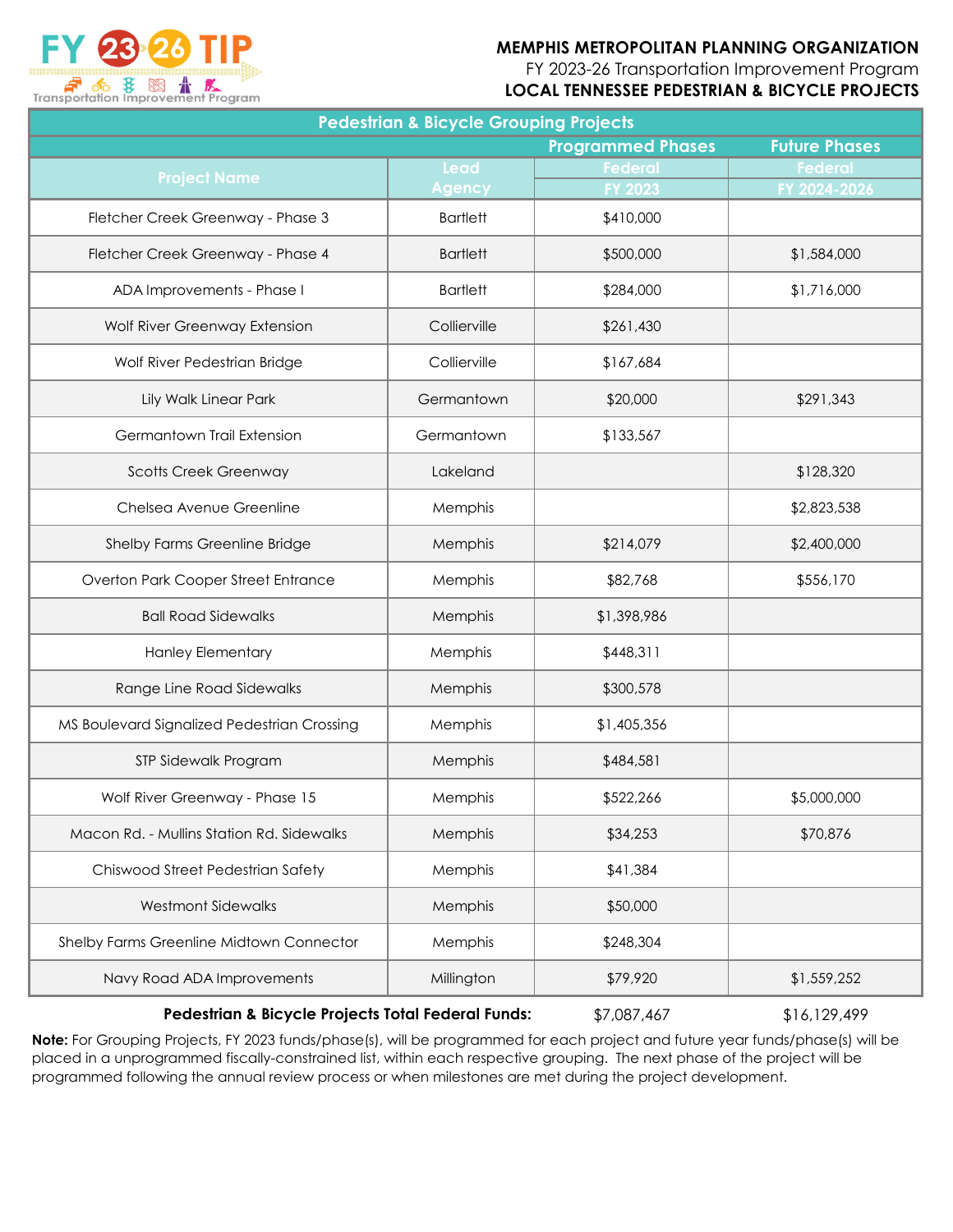FY 2023-26 Transportation Improvement Program

#### **LOCAL TENNESSEE SIGNALIZATION PROJECTS**

| <b>Signalization Grouping Projects</b>                                                                                                 |               |                          |                      |  |  |  |
|----------------------------------------------------------------------------------------------------------------------------------------|---------------|--------------------------|----------------------|--|--|--|
|                                                                                                                                        |               | <b>Programmed Phases</b> | <b>Future Phases</b> |  |  |  |
| <b>Project Name</b>                                                                                                                    | Lead          | <b>Federal</b>           | <b>Federal</b>       |  |  |  |
|                                                                                                                                        | <b>Agency</b> | FY 2023                  | FY 2024-2026         |  |  |  |
| Intersection at Airline Road and Arlington Trail                                                                                       | Arlington     | \$229,144                | \$965,867            |  |  |  |
| <b>Byhalia Road and Collierville Road</b>                                                                                              | Collierville  | \$10,708                 | \$500,411            |  |  |  |
| Winchester Blvd and Shea Rd                                                                                                            | Collierville  | \$1,552                  | \$528,241            |  |  |  |
| Signal Upgrades (Poplar Pike & Forest Hill Irene<br>Road, Winchester Road & Forest Hill Irene Road,<br>Germantown Road & Neshoba Road) | Germantown    | \$186,228                | \$1,468,720          |  |  |  |
| Wolf River Boulevard and Houston High School                                                                                           | Germantown    | \$25,865                 | \$490,608            |  |  |  |
| Germantown Road/West Street and Poplar<br>Pike/McVay Road Traffic Signal Upgrade                                                       | Germantown    | \$73,640                 |                      |  |  |  |
| Poplar Avenue and Kimbrough Road                                                                                                       | Germantown    | \$248,304                | \$64,224             |  |  |  |
| Seed Tick Road Roundabout                                                                                                              | Lakeland      | \$170,000                | \$70,000             |  |  |  |
| Signalization Group 4                                                                                                                  | Memphis       | \$450,000                | \$50,000             |  |  |  |
| Signalization Group 5                                                                                                                  | Memphis       | \$350,000                | \$50,000             |  |  |  |
| Signalization Group 6                                                                                                                  | Memphis       | \$380,000                | \$50,000             |  |  |  |
| Signalization Group 7                                                                                                                  | Memphis       | \$450,000                | \$50,000             |  |  |  |
| Kerr at Elvis Presley                                                                                                                  | Memphis       | \$75,000                 |                      |  |  |  |
| Chelsea at Springdale                                                                                                                  | Memphis       | \$75,000                 |                      |  |  |  |
| Summer at Holmes                                                                                                                       | Memphis       | \$75,000                 |                      |  |  |  |
| Crump at Fourth                                                                                                                        | Memphis       | \$75,000                 |                      |  |  |  |
| Macon at Wells Station                                                                                                                 | Memphis       | \$75,000                 |                      |  |  |  |
| Poplar at Belvedere                                                                                                                    | Memphis       | \$75,000                 |                      |  |  |  |
| Crump at Florida                                                                                                                       | Memphis       | \$75,000                 |                      |  |  |  |
| Mallory at Lauderdale                                                                                                                  | Memphis       | \$75,000                 |                      |  |  |  |
| Quince at Colonial                                                                                                                     | Memphis       | \$75,000                 |                      |  |  |  |
| Winchester at Air Park                                                                                                                 | Memphis       | \$75,000                 |                      |  |  |  |
| Highway 51 at Big Creek Church Road                                                                                                    | Millington    | \$74,410                 | \$7,531              |  |  |  |
| Oakland US-64 ITS Upgrades                                                                                                             | Oakland       | \$182,388                |                      |  |  |  |
|                                                                                                                                        |               |                          |                      |  |  |  |

**Signalization Projects Total Federal Funds:**

\$3,582,239 \$4,295,602

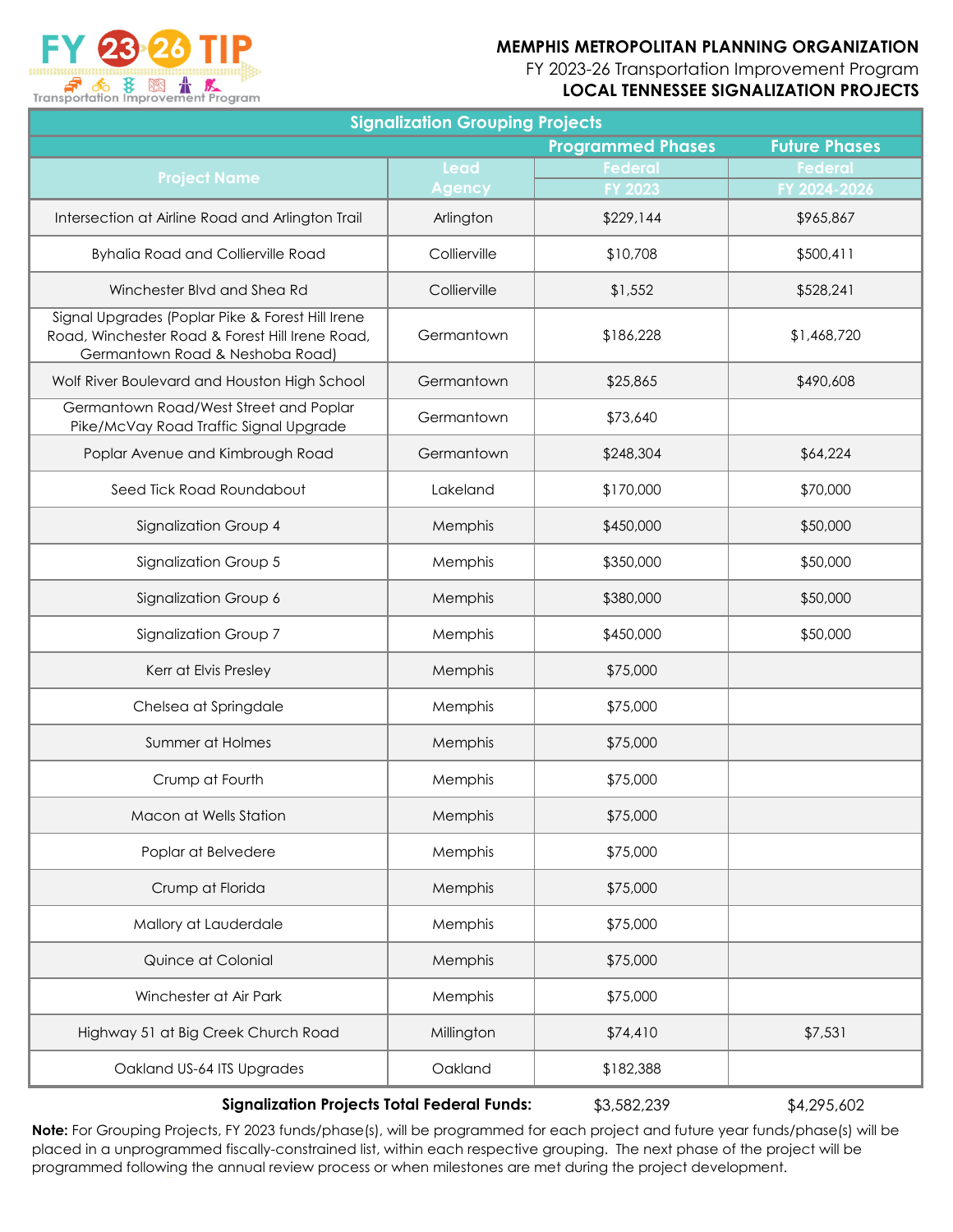FY 2023-26 Transportation Improvement Program

## **LOCAL TENNESSEE PLANS & STUDIES**



| <b>Plans &amp; Studies Grouping Projects</b> |                                                  |           |                |  |  |  |  |  |
|----------------------------------------------|--------------------------------------------------|-----------|----------------|--|--|--|--|--|
|                                              | <b>Programmed Phases</b><br><b>Future Phases</b> |           |                |  |  |  |  |  |
| <b>Project Name</b>                          | Lead                                             | Federal   | <b>Federal</b> |  |  |  |  |  |
|                                              | <b>Agency</b>                                    | FY 2023   | FY 2024-2026   |  |  |  |  |  |
| Major Road Plan Update                       | Collierville                                     | \$300,000 |                |  |  |  |  |  |
| Pavement Management Software                 | Germantown                                       | \$28,000  | \$36,000       |  |  |  |  |  |
| Pavement Management Software                 | Lakeland                                         | \$32,000  | \$96,000       |  |  |  |  |  |
| Downtown Circulation Study                   | <b>Memphis</b>                                   | \$360,000 |                |  |  |  |  |  |
| Vision Zero Action Plan                      | Memphis                                          | \$400,000 |                |  |  |  |  |  |
| Lamar Avenue Study                           | Memphis                                          | \$200,000 |                |  |  |  |  |  |

#### **Plans & Studies Total Federal Funds:**

\$1,320,000 \$132,000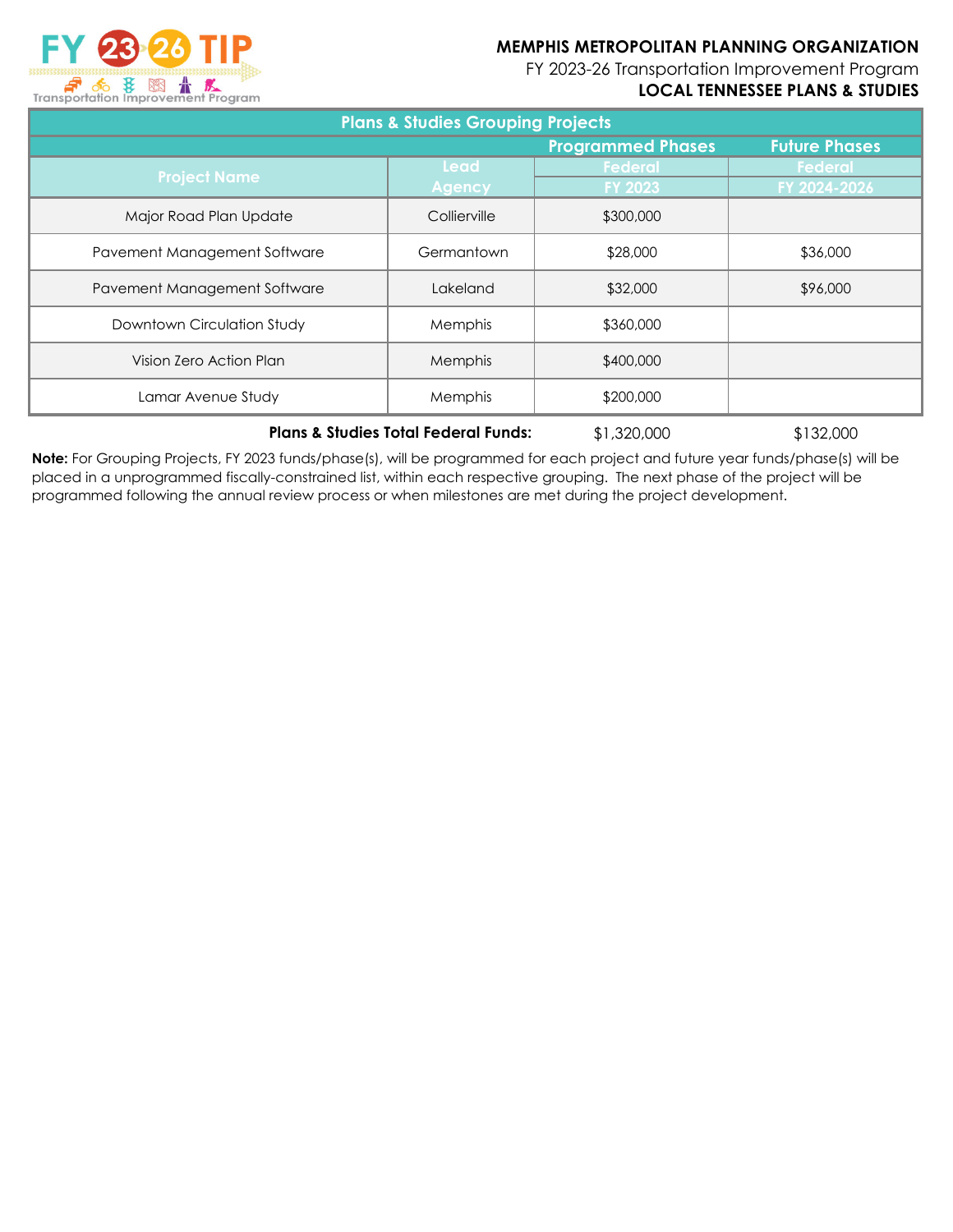

FY 2023-26 Transportation Improvement Program

# **LOCAL MISSISSIPPI PROJECTS**

| <b>Capital Projects</b>                      |               |              |                      |                |  |  |
|----------------------------------------------|---------------|--------------|----------------------|----------------|--|--|
| <b>Project Name</b>                          | <b>Lead</b>   | <b>Phase</b> | <b>Federal Funds</b> |                |  |  |
|                                              | <b>Agency</b> |              | <b>FY 2023</b>       | <b>FY 2024</b> |  |  |
| Commerce Street Extension (SR-304)           | DeSoto County | CONST        |                      | \$6,546,327    |  |  |
| Star Landing Road (Segment 2)                | DeSoto County | <b>ROW</b>   | \$1,062,240          |                |  |  |
| Pleasant Hill Road Widening                  | Olive Branch  | <b>ROW</b>   | \$2,094,377          |                |  |  |
| Getwell Road Widening                        | Southaven     | <b>CONST</b> | \$7,228,069          |                |  |  |
| <b>Capital Projects Total Federal Funds:</b> | \$16,931,013  | \$10,384,686 | \$6,546,327          |                |  |  |

| <b>Resurfacing Grouping Projects</b>             |               |              |                      |  |  |  |
|--------------------------------------------------|---------------|--------------|----------------------|--|--|--|
| <b>Project Name</b>                              | <b>Lead</b>   | <b>Phase</b> | <b>Federal Funds</b> |  |  |  |
|                                                  | <b>Agency</b> |              | FY 2023-2026         |  |  |  |
| McIngvale Road                                   | Hernando      | PE-N/PE-D/   | \$2,348,000          |  |  |  |
|                                                  |               | ROW/CONST    |                      |  |  |  |
|                                                  | Southaven     | PE-N/PE-D/   | \$689,335            |  |  |  |
| Airways Road (Nail Road to Goodman Road)         |               | ROW/CONST    |                      |  |  |  |
| <b>Resurfacing Projects Total Federal Funds:</b> | \$3,037,335   | \$3,037,335  |                      |  |  |  |

| <b>Pedestrian &amp; Bicycle Grouping Projects</b>  |               |              |                      |  |  |  |
|----------------------------------------------------|---------------|--------------|----------------------|--|--|--|
| <b>Project Name</b>                                | <b>Lead</b>   | <b>Phase</b> | <b>Federal Funds</b> |  |  |  |
|                                                    | <b>Agency</b> |              | FY 2023-2026         |  |  |  |
| Agricenter Trail Project                           | DeSoto County | PE-N/PE-D/   | \$300,000            |  |  |  |
|                                                    |               | ROW/CONST    |                      |  |  |  |
| Nesbit Sidewalk Project                            | Hernando      | PE-N/PE-D/   | \$1,107,775          |  |  |  |
|                                                    |               | ROW/CONST    |                      |  |  |  |
| McIngvale Road Sidewalk                            | Hernando      | PE-N/PE-D/   | \$174,000            |  |  |  |
|                                                    |               | ROW/CONST    |                      |  |  |  |
| Horn Lake Road Sidewalk                            | Horn Lake     | PE-N/PE-D    | \$28,160             |  |  |  |
|                                                    |               |              |                      |  |  |  |
| Getwell Road Pedestrian Path                       | Southaven     | PE-N/PE-D/   | \$750,000            |  |  |  |
|                                                    |               | ROW/CONST    |                      |  |  |  |
| Pedestrian & Bicycle Projects Total Federal Funds: | \$2,359,935   | \$2,359,935  |                      |  |  |  |

| <b>Signalization Grouping Projects</b>                     |               |              |                                      |  |  |  |  |  |  |  |
|------------------------------------------------------------|---------------|--------------|--------------------------------------|--|--|--|--|--|--|--|
| <b>Project Name</b>                                        | <b>Lead</b>   | <b>Phase</b> | <b>Federal Funds</b><br>FY 2023-2026 |  |  |  |  |  |  |  |
|                                                            | <b>Agency</b> |              |                                      |  |  |  |  |  |  |  |
| Pleasant Hill Road and Getwell Road                        | DeSoto County | ROW/CONST    | \$3,989,070                          |  |  |  |  |  |  |  |
| US-78 - Craft Road and Bethel Road<br>Interchange Lighting | Olive Branch  | CONST        | \$1,648,774                          |  |  |  |  |  |  |  |
| Stateline Road and Davidson Road                           | Olive Branch  | CONST        | \$1,812,785                          |  |  |  |  |  |  |  |
| <b>Signalization Projects Total Federal Funds:</b>         | \$7,450,629   | \$7,450,629  |                                      |  |  |  |  |  |  |  |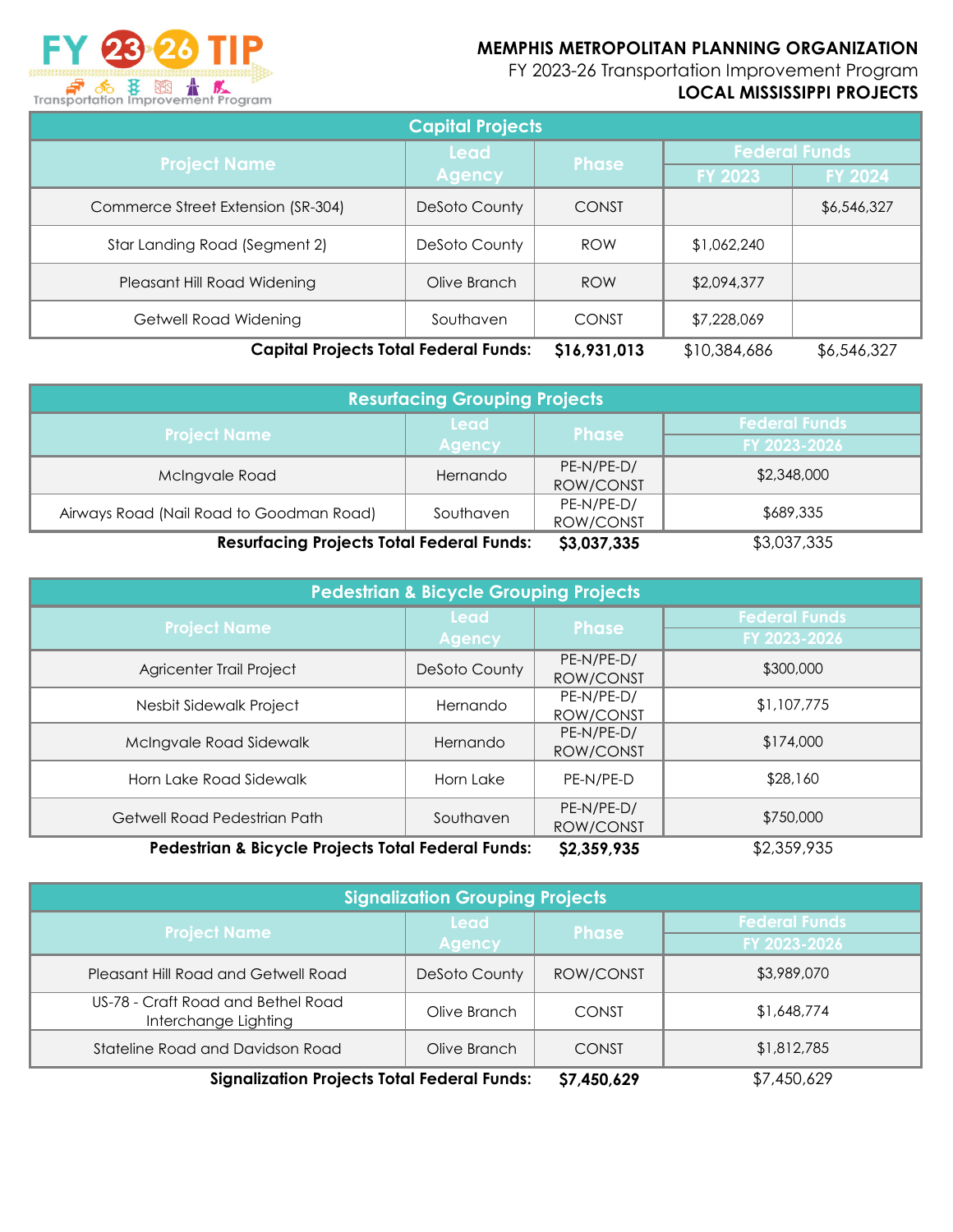FY 23 23 TIP Transportation Improvement Program

FY 2023-26 Transportation Improvement Program **TENNESSEE CMAQ PROJECTS**

| <b>CMAQ Projects</b><br><b>Funding</b>                                      |                              |                      |                              |                         |                |  |  |  |  |  |  |  |
|-----------------------------------------------------------------------------|------------------------------|----------------------|------------------------------|-------------------------|----------------|--|--|--|--|--|--|--|
| <b>Project Name</b>                                                         | <b>Phase</b>                 | <b>Federal Funds</b> |                              |                         |                |  |  |  |  |  |  |  |
|                                                                             | <b>Agency</b>                | CMAQ-2002-09         | <b>Source</b><br><b>CMAQ</b> | <b>CONST</b>            | <b>FY 2023</b> |  |  |  |  |  |  |  |
| Congestion Management Program                                               | <b>Shelby County</b>         |                      |                              |                         | \$1,656,788    |  |  |  |  |  |  |  |
| I-40 Corridor/Shelby Farms Service Improvements                             | <b>MATA</b>                  | CMAQ-2015-01         | <b>CMAQ</b>                  | PE-N/PE-D/<br>ROW/CONST | \$549,334      |  |  |  |  |  |  |  |
| Shelby Farms Greenline: Cordova Station to Lenow                            | <b>Shelby County</b>         | CMAQ-2015-06         | <b>CMAQ</b>                  | <b>CONST</b>            | \$800,000      |  |  |  |  |  |  |  |
|                                                                             |                              |                      | <b>TA</b>                    | ROW/CONST               | \$138,813      |  |  |  |  |  |  |  |
| New Transit Service/Operating Assistance                                    | <b>MATA</b>                  | CMAQ-2015-07         | <b>CMAQ</b>                  | <b>OPERATIONS</b>       | \$784,000      |  |  |  |  |  |  |  |
| Georgia Avenue at Riverside Drive Intersection<br>Improvements              | Memphis                      | CMAQ-2017-05         | <b>CMAQ</b>                  | PE-N/PE-D/<br>ROW/CONST | \$351,700      |  |  |  |  |  |  |  |
| Memphis New Traffic Signals                                                 | Memphis                      | CMAQ-2018-01         | <b>CMAQ</b>                  | PE-N/PE-D/<br>ROW/CONST | \$924,340      |  |  |  |  |  |  |  |
| Democrat Road Signal System                                                 | Memphis                      | CMAQ-2018-02         | <b>CMAQ</b>                  | PE-N/PE-D/<br>ROW/CONST | \$1,120,000    |  |  |  |  |  |  |  |
| <b>Hollywood Street Project</b>                                             | Memphis                      | CMAQ-2018-03         | <b>CMAQ</b>                  | PE-N/PE-D/<br>ROW/CONST | \$1,674,600    |  |  |  |  |  |  |  |
| Watkins-Presley On-Street Project                                           | Memphis                      | CMAQ-2018-04         | <b>CMAQ</b>                  | PE-N/PE-D/<br>ROW/CONST | \$4,561,020    |  |  |  |  |  |  |  |
| Fixed-Route Bus Electrification Project                                     | <b>MATA</b>                  | CMAQ-2018-05         | <b>CMAQ</b>                  | PE-N/PE-D/<br>ROW/CONST | \$11,120,000   |  |  |  |  |  |  |  |
| <b>Bike Share: Installation and Promotion of Campus</b><br>Smart Bike Share | University of<br>Memphis     | CMAQ-2018-06         | <b>CMAQ</b>                  | PE-N/PE-D/<br>ROW/CONST | \$464,640      |  |  |  |  |  |  |  |
| Fixed-Route Bus Electrification and Aerotropolis<br>Shuttle Service         | <b>MATA</b>                  | CMAQ-2019-01         | <b>CMAQ</b>                  | <b>OPERATIONS</b>       | \$4,800,000    |  |  |  |  |  |  |  |
| Covington Pike Signal System                                                | Memphis                      | CMAQ-2020-01         | CMAQ                         | PE-N/PE-D/<br>ROW/CONST | \$3,142,000    |  |  |  |  |  |  |  |
| Brother Boulevard Coordinated Signal System                                 | <b>Bartlett</b>              | CMAQ-2022-01         | <b>CMAQ</b>                  | PE-N/PE-D/<br>ROW/CONST | \$868,000      |  |  |  |  |  |  |  |
| <b>Byhalia Road Coordinated Signal System</b>                               | Collierville                 | CMAQ-2022-02         | <b>CMAQ</b>                  | PE-N/PE-D/<br>ROW/CONST | \$901,190      |  |  |  |  |  |  |  |
| <b>FMLM Connections for Downtown</b><br>Employee/Student Transit Project    | <b>DMC</b>                   | CMAQ-2022-03         | <b>CMAQ</b>                  | <b>OPERATIONS</b>       | \$350,000      |  |  |  |  |  |  |  |
| eBike Operations and Assistance                                             | <b>Explore Bike</b><br>Share | CMAQ-2022-04         | <b>CMAQ</b>                  | <b>OPERATIONS</b>       | \$4,181,220    |  |  |  |  |  |  |  |
| Southwest Memphis-On-Demand Transit                                         | <b>MATA</b>                  | CMAQ-2022-05         | CMAQ                         | <b>OPERATIONS</b>       | \$240,000      |  |  |  |  |  |  |  |
| Memphis Area Rideshare Program                                              | <b>SCHD</b>                  | CMAQ-2022-06         | <b>CMAQ</b>                  | <b>OPERATIONS</b>       | \$1,735,446    |  |  |  |  |  |  |  |
| Elvis Presley Boulevard Pedestrian Access Program                           | <b>TDOT</b>                  | CMAQ-2022-07         | CMAQ                         | PE-N/PE-D/<br>ROW/CONST | \$3,153,120    |  |  |  |  |  |  |  |
| SR-3/US-51 ITS Expansion                                                    | <b>TDOT</b>                  | CMAQ-2022-08         | <b>CMAQ</b>                  | PE-N/PE-D/<br>ROW/CONST | \$3,198,600    |  |  |  |  |  |  |  |